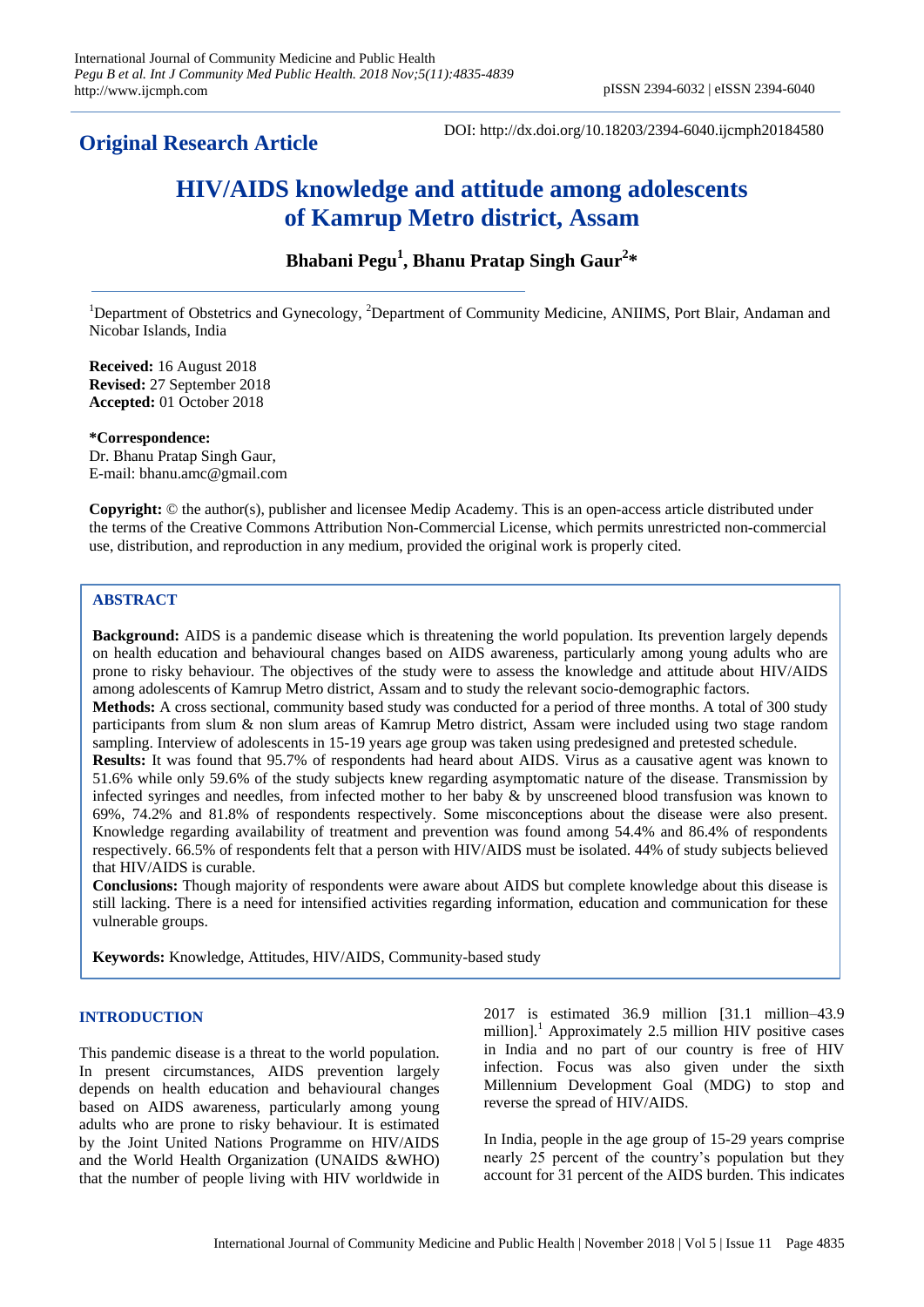that young people are at high risk of contracting HIV infection.<sup>2</sup> Their vulnerability to AIDS might be due to lack of knowledge about this disease including behavioural risk factors and its preventive aspects.

As per NFHS-3 youth profile of India, Only 20 percent of women and 36 percent of men have comprehensive knowledge about HIV/AIDS, i.e., they have correct knowledge of all the ways of transmission and prevention of the infection. In many states, less than half of women had heard of AIDS. Though various studies were conducted at the national and international level, and similar in series by Sarma et al in Guwahati, Nagaon and Silchar of Assam among the student of 16-18 years, found that 55.01% students were aware about AIDS. Male (58.73%) were more aware than females (49.94%), but no clear picture of knowledge & attitude about HIV/AIDS among adolescents could be sorted out. With this background the present study was conducted to assess the knowledge & attitude about HIV/AIDS among adolescents.

Present study aims at-

- To assess the knowledge and attitude about HIV/AIDS among adolescents of Kamrup Metro District, Assam.
- To study the relevant socio-demographic factors.

### **METHODS**

This cross-sectional study was conducted for a period of three months between July to September 2011 in Kamrup Metro District of Assam, India. A total of 300 adolescents of 15-19 years age group were selected from slum and non-slum areas of the district by using two stage random sampling method. For the present study, sample size was calculated based on the prevalence of awareness about HIV/AIDS in 15-19 years age group of 73.4% (as per NFHS-3), relative precision of 7% and 95% confidence interval, the minimum number required to be 298. As the Kamrup Metro district comprises of slum and non-slum areas, equal numbers of study subjects were taken from both the areas for better representation of findings (taken it as first stage sampling). From all the listed areas of slums, two slum areas viz. Hedayatpur Horijon Colony and Natboma mazar bazaar were selected by using simple random sampling technique and in similar manner two non-slum areas viz. Khanapara and Mathgharia were selected from two different zones of Kamrup Metro (Urban). During the visit if more than one respondent found in a household, only one was selected using random numbers.

Data were collected by interview method using a predesigned, pre-tested schedule. The questionnaire has three broad sections: socio-demographic characteristics including age, gender, marital status, educational level and employment status. The response categories for the question is mostly with option in the form of 'yes', 'no' and "don"t know". Ethical permission for the study was obtained prior to collection of data.

To assess the level of comprehensive knowledge and attitude, an index has been self-constructed. A total of 10 important questions pertaining to knowledge and attitude about HIV/AIDS were identified separately to construct this index, each question being awarded 10 marks. Three categories were designed: "not aware", "somewhat aware" and "well aware". Those who have never heard about HIV/AIDS were categorized under "not aware". Adolescents securing 0-50 marks were classified as "somewhat aware" and those securing 60-100 were classified as "well aware". Similarly, two categories were designed: "positive attitude" and "negative attitude". Adolescents who had secured 0-50 marks were categorized under "negative attitude" and those securing 60-100 were categorized under "positive attitude

The statistical package for social sciences (SPSS) version 21.0 (trial version) was used to enter and analyze the data. Obtained data was evaluated by frequency and percentages ratios, Chi-square  $(\chi^2)$ . The measure for statistical significance was established as  $p<0.05$ .

#### **RESULTS**

Out of 300 respondents, 53.7% were male and 46.3% female. Majority of the study subjects 287 (95.7%) were aware about HIV/AIDS (Table 1). The rest 13 (4.3%) were unaware and were excluded from further analysis. Out of 287, only half of the respondents (51.6%) had correct knowledge that it is caused by virus, 28.6% thought that it is caused by germ and 18.5% had no idea about its cause. Over 40% of the respondents, thought that a person infected with HIV usually shows symptoms of the disease. Attitude with positive response of study participants is shown in Table 2. Table 3 shows the comprehensive knowledge and attitude regarding HIV/AIDS in relation to various socio demographic factors.

#### **Table 1: Knowledge of adolescents about HIV/AIDS.**

| <b>Variables</b>                            | $N($ %)    |  |  |  |  |
|---------------------------------------------|------------|--|--|--|--|
| 1. Total respondents in the present study   | 300        |  |  |  |  |
| 2. Respondents who had heard about HIV/AIDS | 287 (95.7) |  |  |  |  |
| 3. Knowledge about cause of HIV/AIDS        |            |  |  |  |  |
| a. Virus                                    | 148 (51.6) |  |  |  |  |
| b. Germ                                     | 82(28.6)   |  |  |  |  |
| c. No idea/stale food                       | 57 (19.8)  |  |  |  |  |

Continued.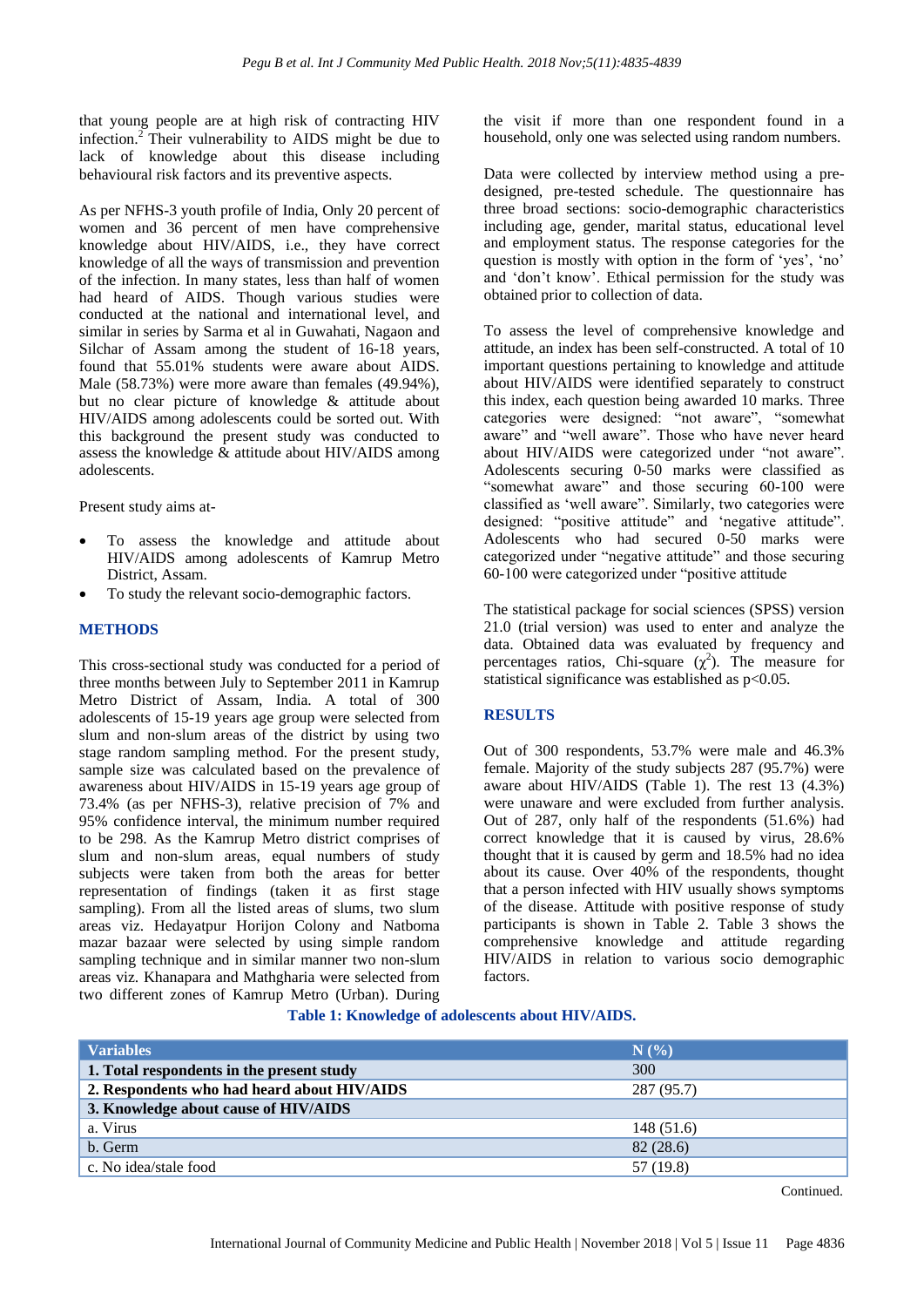| <b>Variables</b>                                                                                  | N(%)       |  |  |  |
|---------------------------------------------------------------------------------------------------|------------|--|--|--|
| 4. Knowledge about communicable nature of disease                                                 | 273(95.1)  |  |  |  |
| 5. Perception about modes of transmission (N=287)                                                 |            |  |  |  |
| a. Sexual route                                                                                   | 273(95.1)  |  |  |  |
| b. Use of infected needles                                                                        | 198 (69)   |  |  |  |
| c. Mother to child                                                                                | 213 (74.2) |  |  |  |
| d. Use of unscreened blood                                                                        | 235(81.8)  |  |  |  |
| e. Mosquito bites                                                                                 | 101(35.2)  |  |  |  |
| f. Kissing/sharing utensils/coughing $&$ sneezing                                                 | 131(45)    |  |  |  |
| 6. Knowledge about treatment of HIV/AIDS                                                          | 156 (54.4) |  |  |  |
| 7. Knowledge about its curability                                                                 | 126(44)    |  |  |  |
| 8. Knowledge regarding asymptomatic manifestation of the disease                                  | 171 (59.6) |  |  |  |
| 9. Knowledge about its prevention                                                                 | 248 (86.4) |  |  |  |
| 10. Knowledge of availability of diagnostic test                                                  | 242 (84.3) |  |  |  |
| 11. Know that a HIV/AIDS infected person can easily get other diseases like<br>TB, diarrhoea etc. | 84 (29.3)  |  |  |  |

#### **Table 2: Attitude (desired response) of adolescents about HIV/AIDS.**

| <b>Variables</b>                                                        | N(%        |  |  |  |
|-------------------------------------------------------------------------|------------|--|--|--|
| 1. Ever discussed about HIV/AIDS                                        | 185(64.5)  |  |  |  |
| 2. Isolation of positive cases                                          | 191 (66.5) |  |  |  |
| 3. Give social support to an infected community member                  | 262 (91.3) |  |  |  |
| 4. Keep secret of positive community member                             | 75(26.1)   |  |  |  |
| 5. Buy things from a HIV/AIDA suspected shopkeeper                      | 205(71.4)  |  |  |  |
| 6. Make names of HIV/AIDS cases public to avoid them                    | 238 (82.9) |  |  |  |
| 7. Feel comfortable in touching/Hugging a HIV/AIDS infected person      | 186(64.9)  |  |  |  |
| 8. Feel comfortable in sharing public toilet with infected person       | 173(60.3)  |  |  |  |
| 9. Feel comfortable in sharing meal with infected person                | 179(62.4)  |  |  |  |
| 10. Legislation need for compulsory testing of HIV/AIDS before marriage | 187 (65.2) |  |  |  |

## **Table 3: Analysis of socio demographic factors with comprehensive knowledge and attitude regarding HIV/AIDS.**

|                            | <b>Comprehensive knowledge</b> |                                  |                           |         | <b>Attitude</b>         |                         |         |
|----------------------------|--------------------------------|----------------------------------|---------------------------|---------|-------------------------|-------------------------|---------|
| <b>Factors</b>             | <b>Not aware</b><br>N(%)       | <b>Somewhat</b><br>aware<br>N(%) | <b>Well aware</b><br>N(%) | P value | <b>Positive</b><br>N(%) | <b>Negative</b><br>N(%) | P value |
| <b>Sex</b>                 |                                |                                  |                           |         |                         |                         |         |
| Male $(N=138)$             | 4(2.9)                         | 80(58)                           | 54 (39.1)                 | < 0.05  | 76(55.1)                | 62(44.9)                | >0.05   |
| Female $(N=162)$           | 9(5.6)                         | 68 (42)                          | 85 (52.4)                 |         | 97(65.1)                | 52 (34.9)               |         |
| Age group                  |                                |                                  |                           |         |                         |                         |         |
| $15-16$                    | 4(3.5)                         | 59 (51.7)                        | 51 (44.7)                 |         | 57 (51.8)               | 53 (48.2)               | >0.05   |
| $16-17$                    | 2(4.2)                         | 37(77.1)                         | 9(18.8)                   | < 0.05  | 40(60.6)                | 26(39.4)                |         |
| $17 - 18$                  | 3(9.7)                         | 16(51.6)                         | 12(38.7)                  |         | 18 (64.3)               | 10(35.7)                |         |
| 18-19                      | 4(5.3)                         | 36(47.4)                         | 36(47.4)                  |         | 58 (69.9)               | 25(30.1)                |         |
| Level of education*        |                                |                                  |                           |         |                         |                         |         |
| Up to primary school       | 10(38.5)                       | 9(34.6)                          | 7(26.9)                   |         | 4(25)                   | 12(75)                  | < 0.001 |
| Up to high school          | 3(2.5)                         | 60(50.8)                         | 55 (46.6)                 | < 0.001 | 63 (54.8)               | 52(45.2)                |         |
| <b>HSLC</b> Passed         | <b>NIL</b>                     | 57 (60)                          | 38(40)                    |         | 50 (54.3)               | 42(45.7)                |         |
| HS & above                 | <b>NIL</b>                     | 22 (36.1)                        | 39 (63.9)                 |         | 56 (91.8)               | 5(8.2)                  |         |
| <b>Marital status</b>      |                                |                                  |                           |         |                         |                         |         |
| Married $(N=37)$           | 8(21.6)                        | 24(64.9)                         | 5(13.5)                   | < 0.001 | 17(58.6)                | 12(41.4)                | >0.05   |
| Unmarried $(N=263)$        | 5(2)                           | 124(47.1)                        | 134 (50.9)                |         | 15660.5                 | 10239.5                 |         |
| <b>Place of residence*</b> |                                |                                  |                           |         |                         |                         |         |
| Slum                       | 13(8.7)                        | 81 (54)                          | 56 (37.3)                 | < 0.001 | 83 (60.6)               | 54 (39.4)               | >0.05   |
| Non slum                   | Nil                            | 67(44.7)                         | 83 (55.3)                 |         | 90(60)                  | 60(40)                  |         |

\*Chi square with Yates correction applied.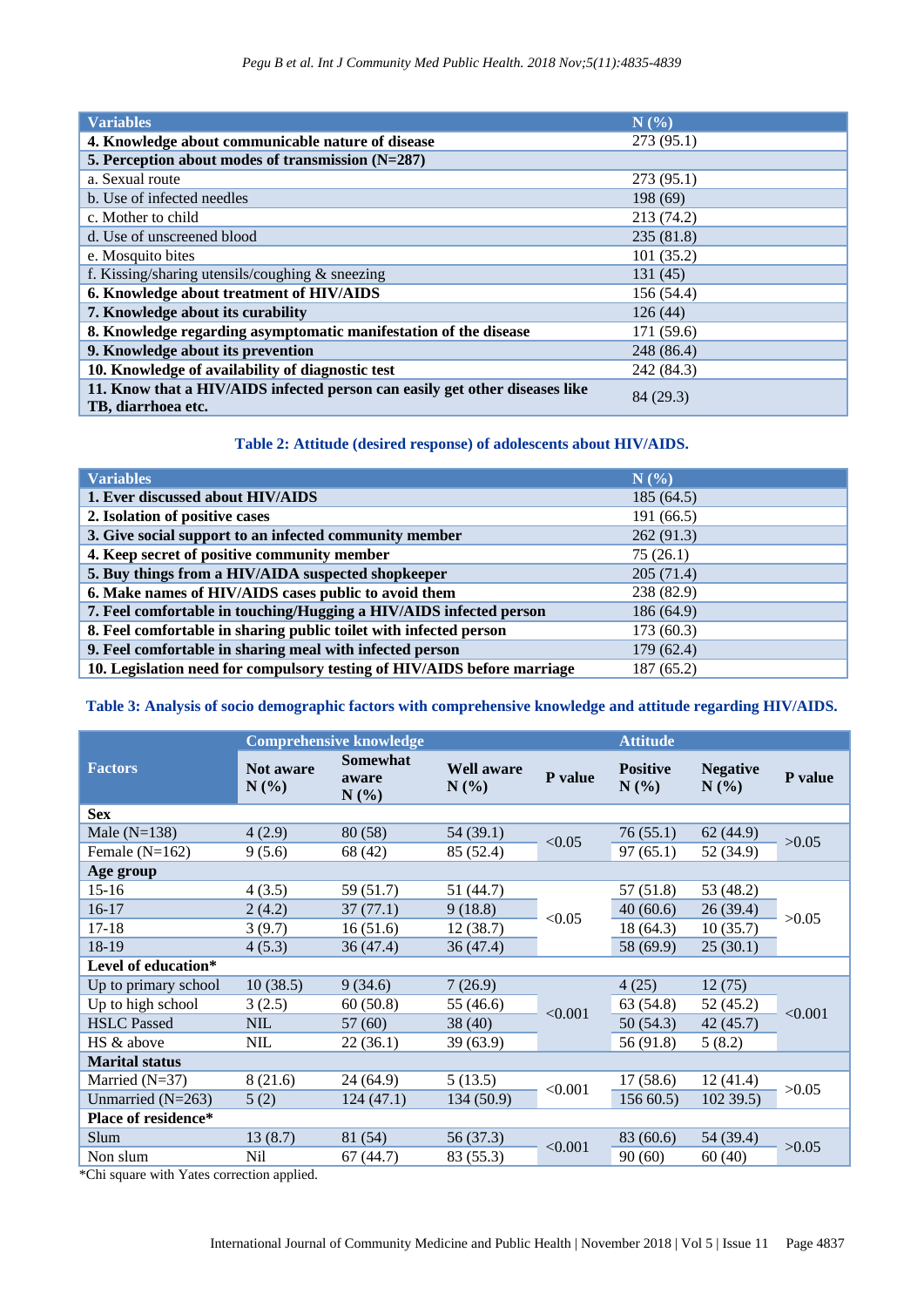#### **DISCUSSION**

The study revealed that 97.5% of respondents were aware about HIV/AIDS, but only half of them (51.6%) knew that it is caused by a virus. This finding is quite similar with the study finding of Vaz et al in the state of Goa, who reported 93.3% of awareness about HIV/AIDS among respondents.<sup>3</sup> Majority of respondents (95.1%) had knowledge that HIV/AIDS is communicable in nature. Similar findings were reported by Bhosale et al in their behavioural surveillance survey of HIV/AIDS among adolescents students found that communicability was known to more than 90% of respondents.<sup>4</sup>

The present study shows that 95.1% of respondents knew about sexual mode of transmission of HIV/AIDS, 81.8% through unscreened blood transfusion, 74.2% through maternal to child route and 69% through use of infected needles. Misconception present about transmission through mosquito bites (35.2%), coughing &sneezing, kissing an infected person etc. Quite similar findings were reported in the study done by Garg et al in Varanasi, India.<sup>5</sup> They found that transmission by contaminated needles and syringes, unscreened blood transfusion and from infected mother to her baby was known to be 78.2%, 90.8%and 85.6% respectively. More than half (54.4%) of respondents knew about availability of treatment for HIV/AIDS. In contrast only 28.6% of study subjects had awareness about the availability of treatment in Lal et al study.<sup>6</sup> In the present study  $44%$  of study subjects believed that HIV/AIDS is curable. This finding corroborates with the observations of Garg et al (2005) who reported that 49.2% of respondents had incorrect belief that complete cure is possible. 86.4% had correct knowledge that it is preventable. This is comparable to the study conducted by Bhosale et al in Maharashtra (2010) and Lal et al in Delhi (2005) which revealed that HIV/AIDS is preventable was known to 71.5% and 72% of respondents respectively.

According to Lal et al study done in Kerala, only 45% of respondents had correct knowledge that AIDS is not curable at present.<sup>7</sup>

In the present study, 59.6% respondents knew that a person infected with HIV does not usually show any symptoms of the disease. As per a study conducted by Sobhan et al in the state of Karnataka among rural students, only 35% had knowledge that a person with HIV infection could be without any symptoms. $8 \text{ In the}$ present study 66.5% had a positive attitude that HIV/AIDS patient should not be isolated. Quite similar study done by Gaash et al, Lal et al and Benara et al in different parts of country reported favourable attitude towards isolation of PLHA in 52%, 77.8% and 59% of responders respectively.<sup>9,10</sup>

A statistically significant association of level of comprehensive knowledge about HIV/AIDS was found with educational status of respondents  $(p<0.001)$ . Similarly, a highly significant difference in attitudes with levels of education had been observed. It gives an idea that raising educational levels is a key tool in fighting the epidemic.

#### **CONCLUSION**

The findings from this study provide basic information on AIDS awareness and attitudes among the adolescents of Kamrup District, Assam. Poor knowledge and negative attitude towards AIDS still exists and need to be addressed by health education programs targeting those at higher risk through campaigns involving teachers, community leaders, NGOs and other agencies. Primary prevention among this age group is the greatest hope to change the course of the disease in India. Policy makers & service providers should be aware of community knowledge and attitudes in order to frame better strategies for combating this dreaded disease.

#### **ACKNOWLEDGEMENTS**

I am very grateful to all the faculties of the department and my collegues for their help and co-operation in completing this small piece of work.

*Funding: No funding sources Conflict of interest: None declared Ethical approval: The study was approved by the Institutional Ethics Committee*

#### **REFERENCES**

- 1. Available at: http://www.unaids.org/sites/default/ files/media\_asset/UNAIDS\_FactSheet\_en.pdf. Accessed on 20 July 2018.
- 2. National Aids Control Organization (NACO). Available at: http://www.nacoonline.org/Quick \_Links/Youth/. Accessed on 5 June 2011.
- 3. Vaz FS, Ferreira AMA, Motghare DD, Kulkarni MS. Discriminatory attitudes of a rural community towards people with HIV/AIDS: Experiences from Goa. Indian J Com Med. 2005;30(2):73.
- 4. Bhosale SB, Jadhav SL, Singru SA, Banerjee A. Behavioural surveillance survey regarding human immunodeficiency virus/acquired immunedeficiency syndrome among high school and junior college students. Indian J Dermatol Venereol Leprol. 2010;76(1):33-7.
- 5. Garg N, Singh SP, Mishra RN. Knowledge of first year graduate students about HIV/AIDS and its socio-demographic correlates in Varanasi, India. Indian J Prev Soc Med. 2005;36(3 & 4):130-6.
- 6. Lal P, Kumar A. Ingle GK. Gulati N. Knowledge and attitude of university students regarding HIV/AIDS: An urban-rural difference. J Com Dis. 1994;26:186-91.
- 7. Lal SS, Vasan RS, Sarma PS, Thankappan KR. Knowledge and attitude of college students in Kerala towards HIV/AIDS, sexually transmitted